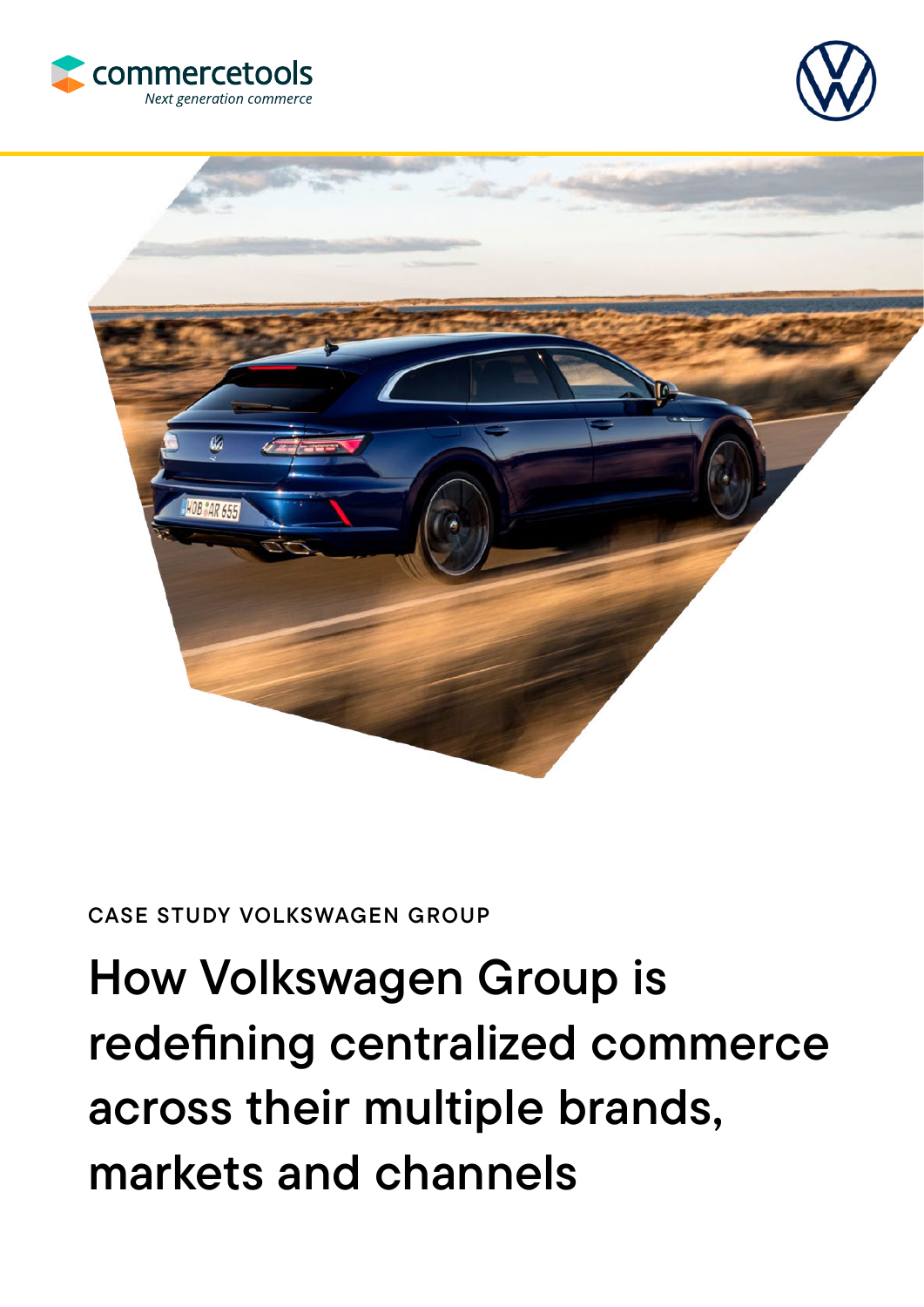

Based in Wolfsburg, Lower Saxony, The Volkswagen Corporation is one of the leading German automotive manufacturers. The corporation operates as the parent company of the Volkswagen passenger cars brand and its subsidiaries include Seat, Škoda Auto and Audi, as well as the luxury brands Bentley, Bugatti, Ducati (motorcycles), Lamborghini and Porsche.

COMPANY SIZE 268 Billion USD

MARKETS 150+

**HEADQUARTERS** Wolfsburg, Germany

INDUSTRY Automotive

BUSINESS MODEL B2C

WORKED WITH PARTNERS Diconium

## The Challenge

To launch the Volkswagen Group's central eCommerce solution, the group needed a solid cloud-based foundation that could deliver commerce functionality and online channels for the first time.

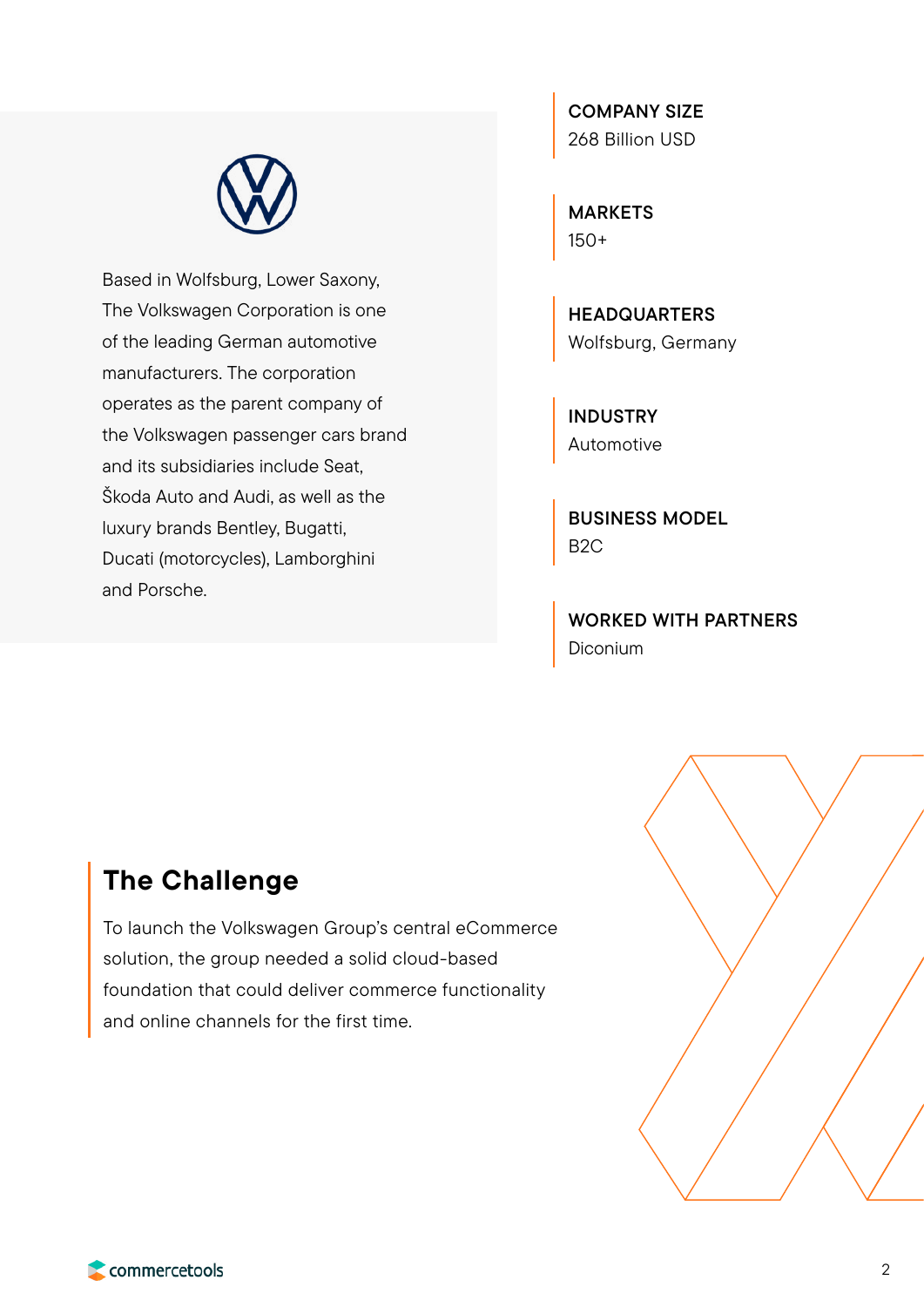

"

## The Solution

The new platform from commercetools will allow customers to purchase everything from vehicles to hubcaps and digital services from Volkswagen and other group brands, including Seat, Audi, Bentley and Porsche.

The group-wide solution enables customer contact across all touchpoints, from traditional brand websites to mobile devices and the vehicles themselves. The first solutions based on the platform are already available in Germany, including the sale of stock vehicles of Audi dealers and online order requests for the new ID.3 electric car from Volkswagen.

We support our group brands in setting up online stores where customers can easily and conveniently browse and buy from the Volkswagen Group's large product range. A central eCommerce platform is an important component of the brands' digitization strategy. We are therefore establishing an attractive, additional sales channel for the group brands, importers and dealers.



CHRISTOPH F. MÖLLER HEAD OF DIGITAL COMMERCE, CARIAD, A VOLKSWAGEN GROUP COMPANY

## Why it was a success

Thanks to flexible, combinable microservices from commercetools, digital strategies can be implemented just as easily as short-term push offers and promotions. The more agile the microservices are, the better the experience for the buyer. commercetools' technology means Volkswagen only needs to add new products for sale to the eCommerce platform once, and they will be available on any channel the customer wants to use for purchasing.